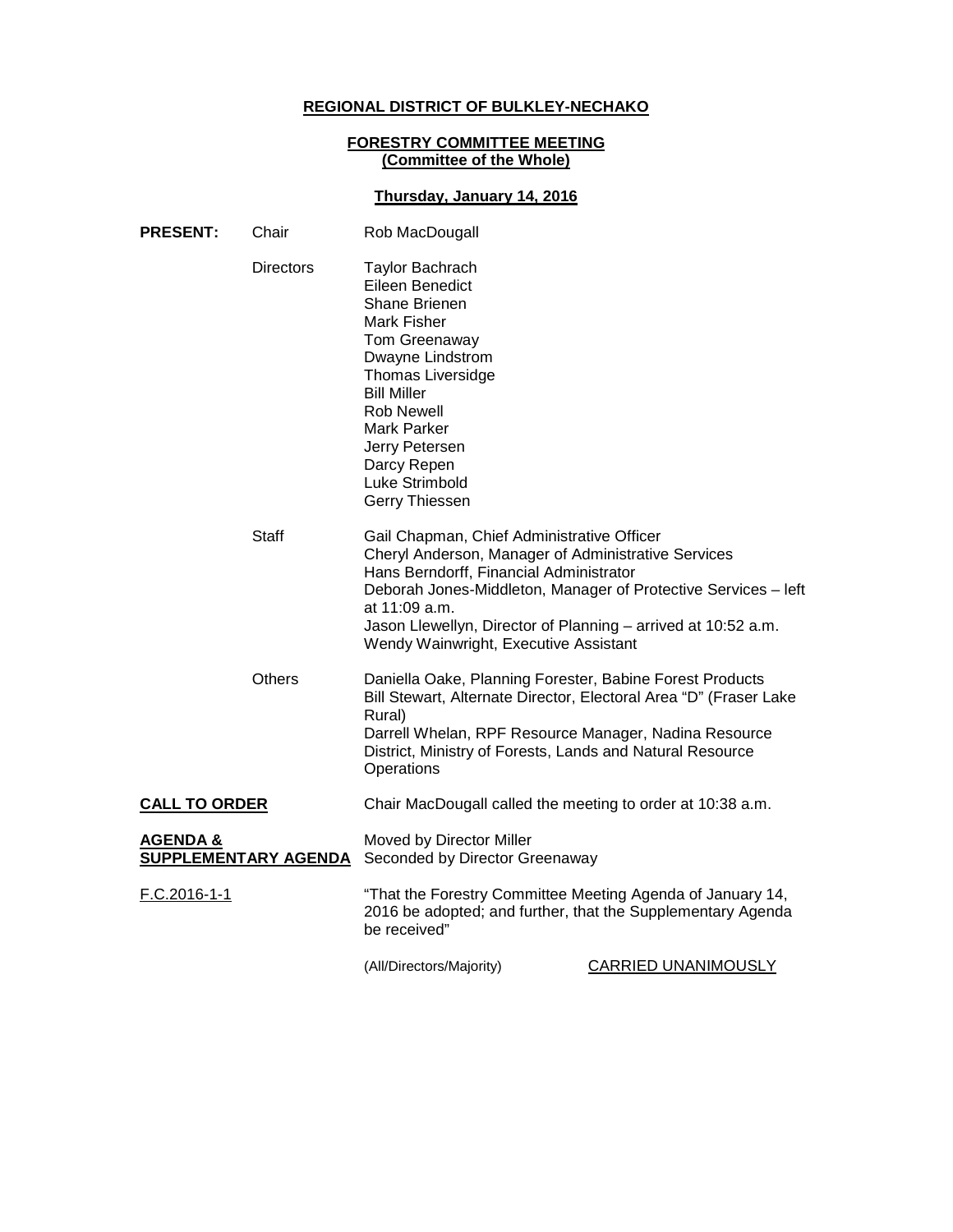Forestry Committee Meeting January 14, 2016 Page 2

### **MINUTES**

| <b>Forestry Committee Meeting</b> | Moved by Director Newell                                                          |
|-----------------------------------|-----------------------------------------------------------------------------------|
| Minutes - November 5, 2015        | Seconded by Director Brienen                                                      |
| F.C.2016-1-2                      | "That the Forestry Committee Meeting Minutes of November 5,<br>2015 be received." |

(All/Directors/Majority) CARRIED UNANIMOUSLY

#### **BUSINESS ARISING OUT OF THE MINUTES**

#### FP Innovations – Tandem-drive 9-axle B-train and Tri-drive 9-axle B-train

The RDBN has yet to receive information in regard to FP Innovations analysis of the possible utilization of tandem-drive 9-axle B-train and tri-drive 9-axle B-train tractor trailers in the forestry sector.

Chair MacDougall noted that some testing has been completed in the Fort St. James region. Director Lindstrom mentioned that he was able to view a test run of the use of the 9-axle B-train trailer in Fraser Lake. He reported that trial run experienced a number of challenges and that he could not support the use of the trailer in Fraser Lake.

Discussion took place regarding other manufacture's developing the tandem-drive 9-axle B-train and tri-drive 9-axle B-train and that FP Innovations is the innovative company completing the testing for Canfor, West Fraser and Tolko to determine the feasibility of the trailers. Director Thiessen spoke of the importance of local government input as the possible implementation of the tractor trailers will be significant.

Director Lindstrom noted that the trailers may have more tires to distribute the weight but the intention is to allow a higher weight volume in utilizing the trailers. He mentioned concerns in regard to the damage to highways and roads currently with the amount of weight being transported on trucks.

Chair MacDougall mentioned that he spoke with Karen Andrews, District Operations Manager, Fort George District Office, Ministry of Transportation and Infrastructure in regard to the need for community consultation in regard to the possible implementation of the tandem-drive 9-axle Btrain and tri-drive 9-axle B-train. Chair MacDougall will follow-up in regard to the concerns brought forward.

### **DELEGATION**

### **MINISTRY OF FORESTS, LANDS AND NATURAL RESOURCE OPERATIONS – Darrell Whelan, RPF Resource Manager, Nadina Resource District RE: Update**

Chair MacDougall welcomed Darrell Whelan, RPF, Resource Manager, Nadina Resource District, Ministry of Forests, Lands and Natural Resource Operations.

Mr. Whelan provided an update regarding Initiatives for:

- Area Based Tenures in the Morice and Lakes Timber Supply Areas,
- the Skeena District;
- the Omineca District.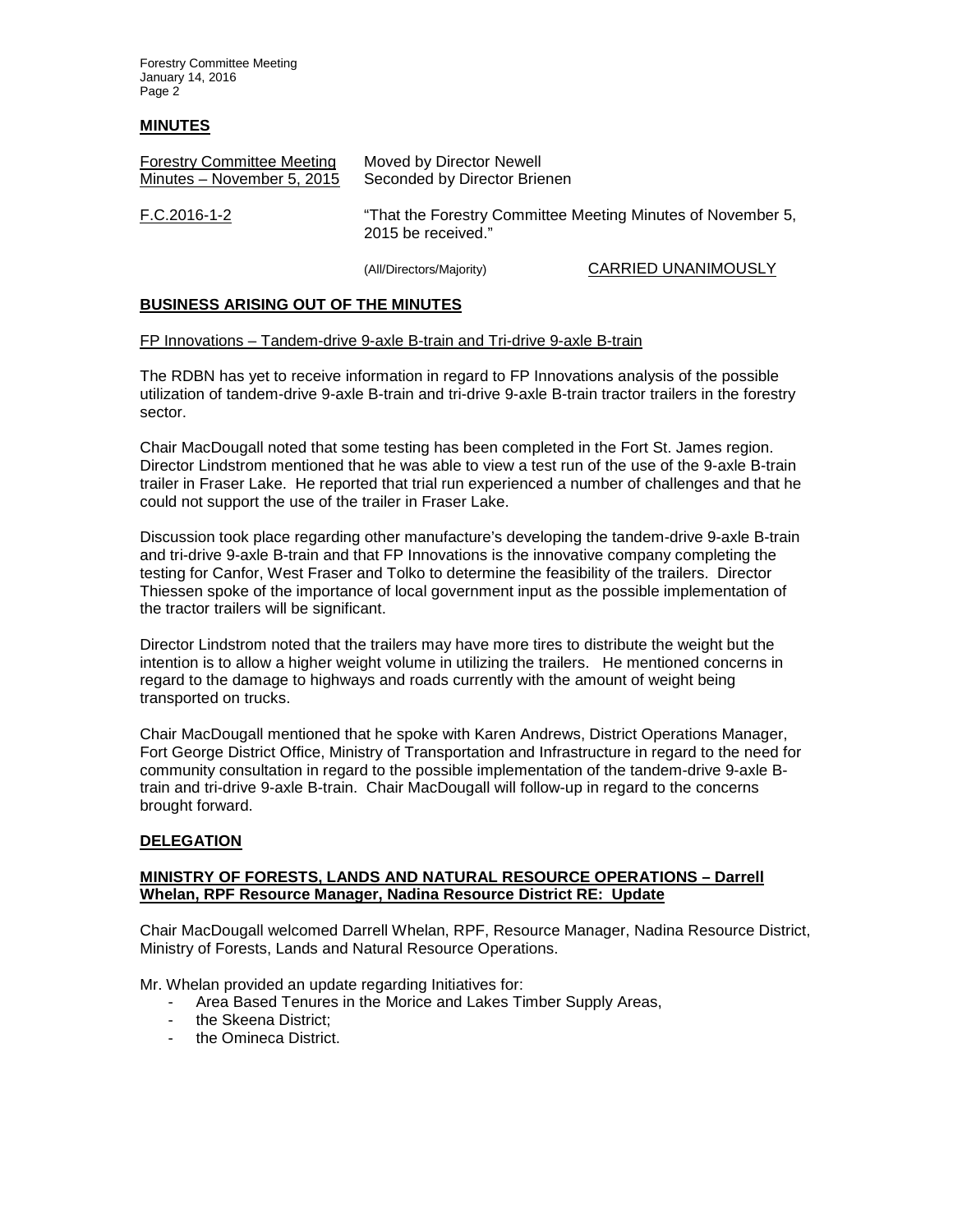### **DELEGATION (CONT'D)**

### **MINISTRY OF FORESTS, LANDS AND NATURAL RESOURCE OPERATIONS – Darrell Whelan, RPF Resource Manager, Nadina Resource District RE: Update**

### **1. Initiatives in the Lakes Timber Supply Area**

- $\geq 8$  Area based tenure initiatives;
- $\geqslant 6$  First Nations bio-energy licenses:
	- **Tenure documents delivered to First Nations first week of January, 2016;**<br>Mountain Pine Beetle kill timber:
	- Mountain Pine Beetle kill timber;
	- Fibre major licensees do not utilize;
- Chinook Community Forest
	- Signatures in January, 2016;
- Awaiting Incorporation documentation from local government;
- First Nations Woodland Tenure
	- $\triangleright$  Nee Tahi Buhn Band:
		- o Area Based Tenure;
		- o Management and Forest Stewardship Plan submitted;
	- > Lake Babine Nation Tenure:
		- o Area Based Tenure;
		- o Management Plan submitted;
	- $\triangleright$  Burns Lake Band
		- o Renewable Forest Tenure License;
		- o Forest Tenure Opportunity Agreement and Management Plan completed;
		- o License document awaiting signature;
	- > Cheslatta Carrier Nation:
		- o Renewable Forest Tenure license completed;
	- $\triangleright$  Skin Tyee Band and Wet'suwet'en First Nation Woodland Tenure completed

Mr. Whelan noted the significance of the First Nations Woodland Tenure Agreements and mentioned that this is the first forest district to have agreements with First Nations in area based tenures.

### **2. Skeena Forest District Update**

- Morce/Lakes Timber Supply Areas:
	- > Last year Morce TSA review completed;
	- $\triangleright$  Apportionment decision to be completed in the next month;
	- > Lakes Timber Supply Review:
		- o Significant decision with the amount of Mountain Pine Beetle kill timber in Lakes Timber Supply Area;
		- $\circ$  Current cut level for Lakes TSA 2 million m<sup>3</sup>;
		- $\circ$  Last discussion paper anticipated that the cut would drop to 500,000 m<sup>3</sup>;
		- $\circ$  500,000 m<sup>3</sup> does not include the area based tenures just the remaining timber from volume based tenures;
		- $\triangleright$  Three stage process 24 month period:
			- o Data package being prepared current stage;
			- o Public engagement 2016;
			- $\circ$  Timber Supply Analysis public discussion paper with public engagement;<br>  $\circ$  In two vears a new annual allowable cut for Lakes Timber Supply will be
			- In two years a new annual allowable cut for Lakes Timber Supply will be determined.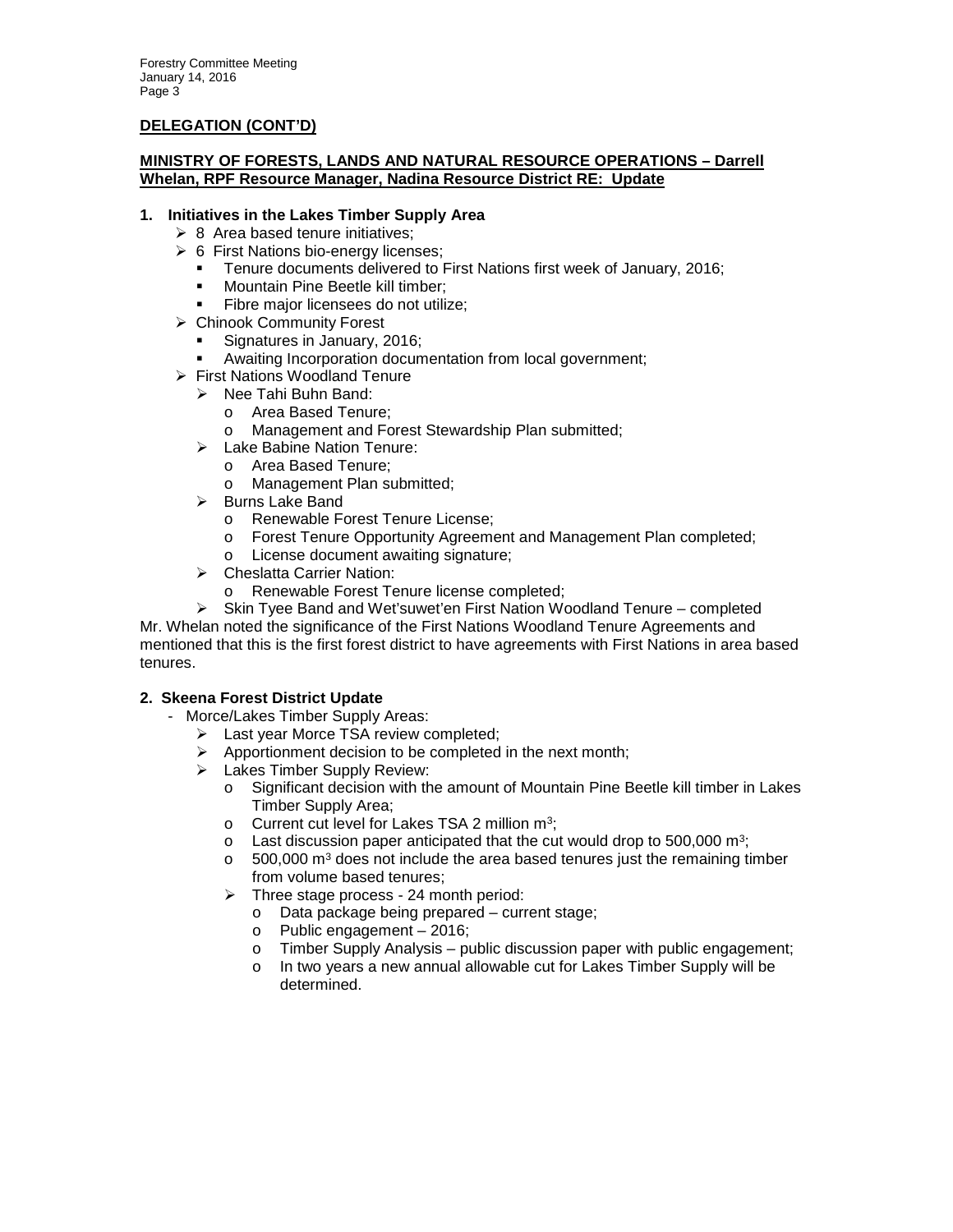### **DELEGATION (CONT'D)**

### **MINISTRY OF FORESTS, LANDS AND NATURAL RESOURCE OPERATIONS – Darrell Whelan, RPF Resource Manager, Nadina Resource District RE: Update**

### **3. Stuart/Nechako Forest District Update**

- Final submission for Vanderhoof Community Forest Area Boundary Agreement;
	- Probationary community forest agreement will be complete in a couple of weeks;
- Fraser Lake Community Forest:
	- Stakeholders have settled on a new geographic area
	- Fraser Lake to reengage with the community and First Nations consultation
- Minister of Forests, Lands and Natural Resource Operations responded to concerns from Fort St. James in regard to the Canfor and Conifex tenure subdivision
	- $\triangleright$  Response is being formulated in collaboration with the Tenures Branch in Victoria, B.C. – response expected to be received fairly soon
- Meeting on January 12, 2016 in regard to the Tache highway and concerns raised by Tl'azt'en Nation;
	- o Ministry of Transportation and Infrastructure Assistant Deputy Minister was in attendance along with the RCMP and other key stakeholders.
- 4. MFLNRO Omineca Regional Management Team
	- -Water Stewardship Group introduced all of the new Water Officers that would be taking on the new role for ground water approvals; - New Legislation for ground water.

The following was discussed regarding the Lakes Annual Allowable Cut (AAC):

- Uplift in the Lakes AAC to 2 million  $m<sup>3</sup>$  to salvage the Mountain Pine Beetle (MPB) kill wood over the past 10 years
- 2 million  $m^3$  currently will have a fall down to approximately 500,000  $m^3$  in its volume based tenures;
- The 2 million  $m<sup>3</sup>$  included volume (35-40%) that is now area based tenures whereas the 500,000 m3 includes only the volume based tenures;
- Unlike the Morice TSA the Lakes TSA has more area based tenures that are managed by community forests and First Nations Licensees;
- Area based license's still arrange flow of timber to area mills;
- The area based TSA will also be reviewed.

Discussion took place regarding the Canfor and Conifex tenure subdivision. Chair MacDougall mentioned that the District of Fort St. James has written letters to the Ministry of Forests, Lands and Natural Resource Operations and the Competition Bureau regarding its concerns with the tenure subdivision. Mr. Whelan will forward contact information for David Van Dolah, District Manager, Resource Management Vanderhoof/Fort St. James, Ministry of Forests, Lands and Natural Resource Operations.

Director Petersen questioned how much timber was actually harvested in raising the AAC to 1.5 million  $m^3 - 2$  million  $m^3$ . Mr. Whelan noted that even with the significant uplift in harvest levels the amount and rate harvested was less then allowed. Licensees have noted that access to stands that meet the determination are becoming less and less available. Mr. Whelan commented that a reason for the timber supply review is to re-evaluate the partition on the amount of pine vs. non-pine stands that could be harvested.

Chair MacDougall thanked Mr. Whelan for attending the meeting.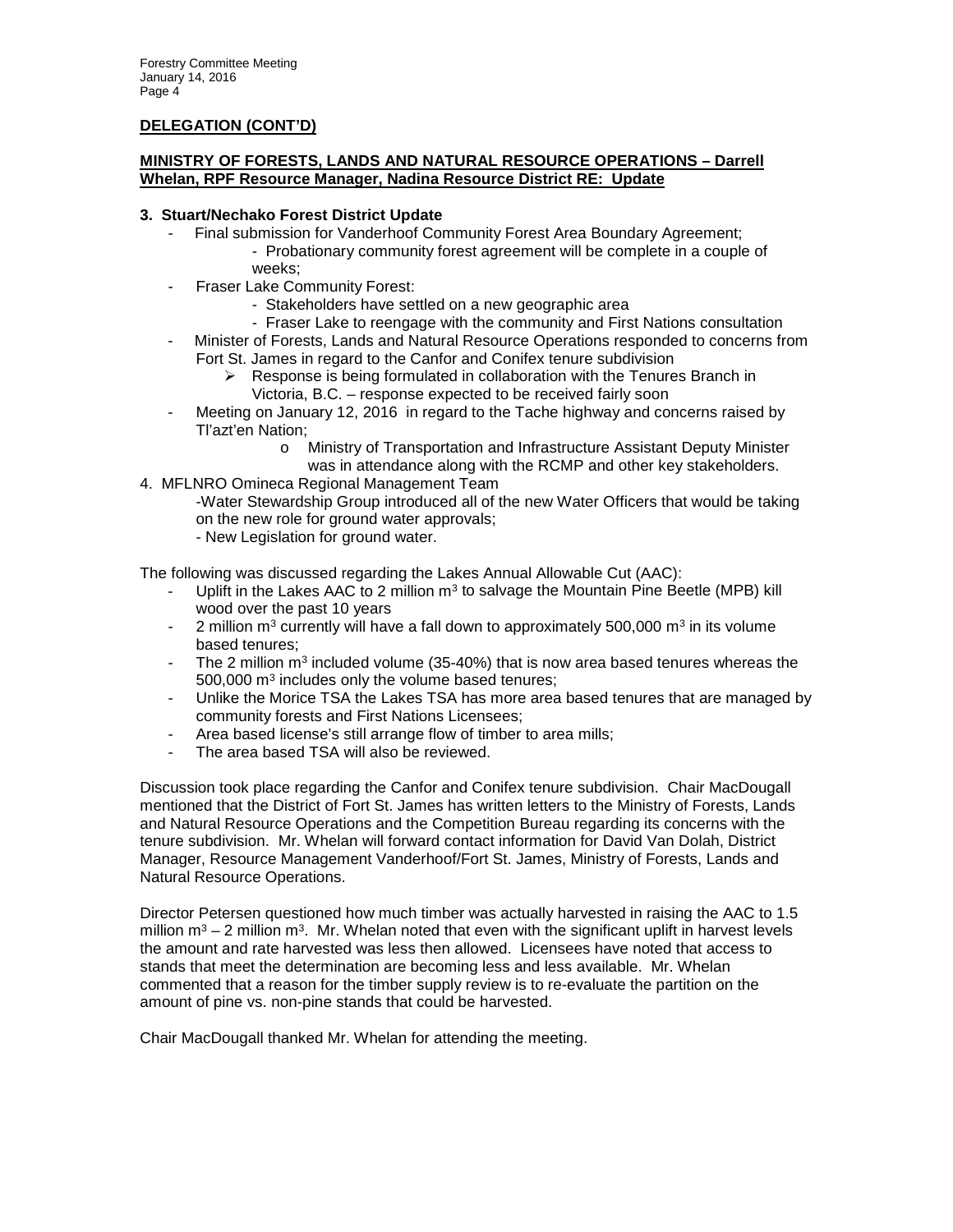### **VERBAL REPORT**

### Bill Miller – Follow-Up RE: OBAC – RDBN Wildfire Workshop

Director Miller provided an overview of the progress and conversations that have occurred since the Wildfire Workshop held in Burns Lake in October, 2015. He also spoke to the Wildfire Workshop Plan & Proposed Implementation Priorities document that was drafted with input from the RDBN, Regional District of Fraser-Fort George, Al Gorely, Triangle Resources and the Omineca Beetle Action Coalition (OBAC) for OBAC discussion. Next steps have been identified in the document and the intent is to develop a working group and continue to keep the lines of communication open and continue working on the initiative.

Director Miller spoke of the role the RDBN plays initiating open dialogue and conversation in regard to best practices in prevention of forest fires, reactions when forest fires occur and the aftermath of forest fires.

Director Miller mentioned that a future meeting is being planned for February and decisions will be made at that time as to the path moving forward.

The feedback from the Wildfire Workshop hosted by the RDBN in October, 2015 was extremely useful. Chair Miller noted the document in the Supplementary Agenda titled "Wildfire Workshop Plan & Proposed Implementation Priorities" is for review and will be brought forward at the RDBN Board meeting on January 26, 2016.

Regional District of Fraser-Fort George Chair Art Kaehn and Electoral Area Director Representative for UBCM invited Director Miller to present at the Electoral Area Directors Forum in Vancouver on February 2-3, 2016 in regard to the Wildfire Workshop Plan & Proposed Implementation Priorities along with Brian Simpson, Fire Management Consultant.

Director Repen mentioned that the Village of Telkwa received a \$10,000 grant for Fire Smart Initiatives.

Chair MacDougall commented that having another workshop in the future to provide an update would be very beneficial. Director Miller mentioned that the intent is to have smaller working groups to work through the plan and proposed implementation priorities and then bring forward an update to all stakeholders.

### **REPORT**

Follow-up RE: RDBN The Chief Administrative Officer's January 7, 2016 memo titled Wildfire Workshop "Follow-up RE: RDBN Wildfire Workshop –October, 2015" -October, 2015 report has been shared with Al Gorley, Triangle Resources and Sharon Tower, OBAC.

> Chair Miller noted that in 2015 during an interface fire event staff did an excellent job working cross regionally to support and work together with other Regional Districts.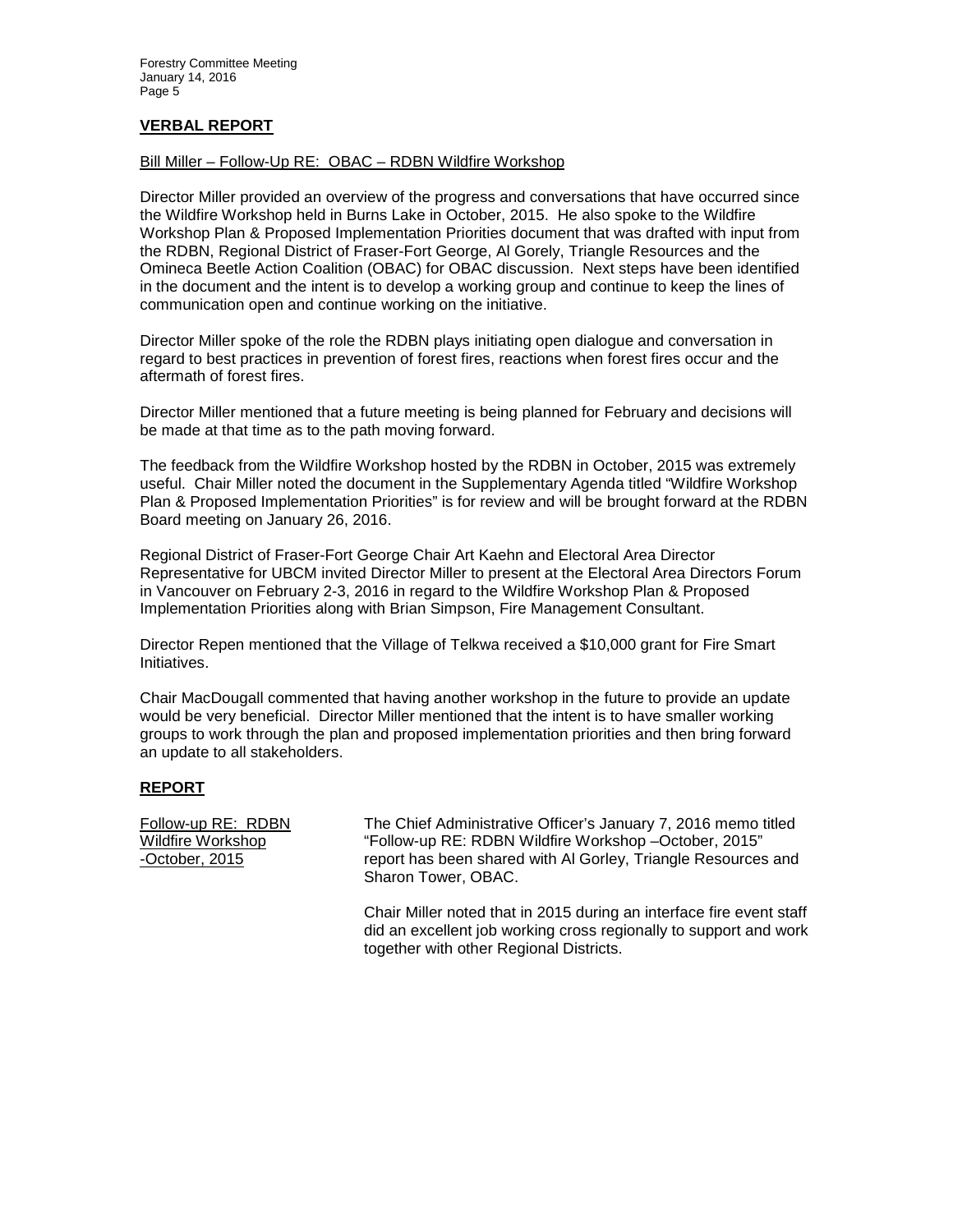Forestry Committee Meeting January 14, 2016 Page 6

### **CORRESPONDENCE**

| <b>Ministry of Forests, Lands and</b><br><b>Natural Resource Operations</b><br>-Forest Licensee Led<br>Communication | Moved by Director Benedict<br>Seconded by Director Lindstrom                                                                                                                                                                                                                                                                                                                                                                                                                                                                                                       |                                                                                                                                         |  |
|----------------------------------------------------------------------------------------------------------------------|--------------------------------------------------------------------------------------------------------------------------------------------------------------------------------------------------------------------------------------------------------------------------------------------------------------------------------------------------------------------------------------------------------------------------------------------------------------------------------------------------------------------------------------------------------------------|-----------------------------------------------------------------------------------------------------------------------------------------|--|
| F.C.2016-1-3                                                                                                         | "That the Forestry Committee receive the correspondence from<br>the Ministry of Forests, Lands and Natural Resource Operations<br>regarding Forest Licensee Led Communication."                                                                                                                                                                                                                                                                                                                                                                                    |                                                                                                                                         |  |
|                                                                                                                      | (All/Directors/Majority)                                                                                                                                                                                                                                                                                                                                                                                                                                                                                                                                           | <b>CARRIED UNANIMOUSLY</b>                                                                                                              |  |
| <b>SUPPLEMENTARY AGENDA</b>                                                                                          |                                                                                                                                                                                                                                                                                                                                                                                                                                                                                                                                                                    |                                                                                                                                         |  |
| Wildfire Workshop Plan &<br>Proposed Implementation<br><b>Priorities</b>                                             | Moved by Director Strimbold<br>Seconded by Director Brienen                                                                                                                                                                                                                                                                                                                                                                                                                                                                                                        |                                                                                                                                         |  |
| F.C.2016-1-4                                                                                                         | "That the Forestry Committee receive the Chief Administrative<br>Officer's January 13, 2016 memo titled "Wildfire Workshop Plan<br>& Proposed Implementation Priorities."                                                                                                                                                                                                                                                                                                                                                                                          |                                                                                                                                         |  |
|                                                                                                                      | (All/Directors/Majority)                                                                                                                                                                                                                                                                                                                                                                                                                                                                                                                                           | <b>CARRIED UNANIMOUSLY</b>                                                                                                              |  |
| <b>NEW BUSINESS</b>                                                                                                  |                                                                                                                                                                                                                                                                                                                                                                                                                                                                                                                                                                    |                                                                                                                                         |  |
| Chilako Watershed                                                                                                    | Director Petersen spoke to an e-mail he had received in regard<br>to concerns associated with the Chilako Watershed and flooding<br>in the Mud River area along with the impacts from harvesting the<br>Mountain Pine Beetle killed timber in the watershed. Director<br>Petersen noted that the Fraser Basin Council has been<br>addressing the issue for a number of years and that current<br>discussion is to have a moratorium put in place on logging in the<br>watershed until a consolidated plan for rehabilitation in the<br>watershed can be completed. |                                                                                                                                         |  |
|                                                                                                                      | Petersen and staff will bring forward further information at the<br>February 11, 2016 RDBN Committee Meeting.                                                                                                                                                                                                                                                                                                                                                                                                                                                      | Discussion took place regarding the need for further information<br>prior to the Regional Board providing a letter of support. Director |  |
| <b>Community Forests</b>                                                                                             | Director Newell spoke to Regional Districts having the ability to<br>apply for Community Forest License. Discussion took place<br>regarding the benefits of community forests that are<br>managed/owned by municipalities to the entire region including<br>all rural residents. Community Forest Licenses are not just for<br>the residents within a municipal boundary but for the residents of<br>an entire community.                                                                                                                                          |                                                                                                                                         |  |